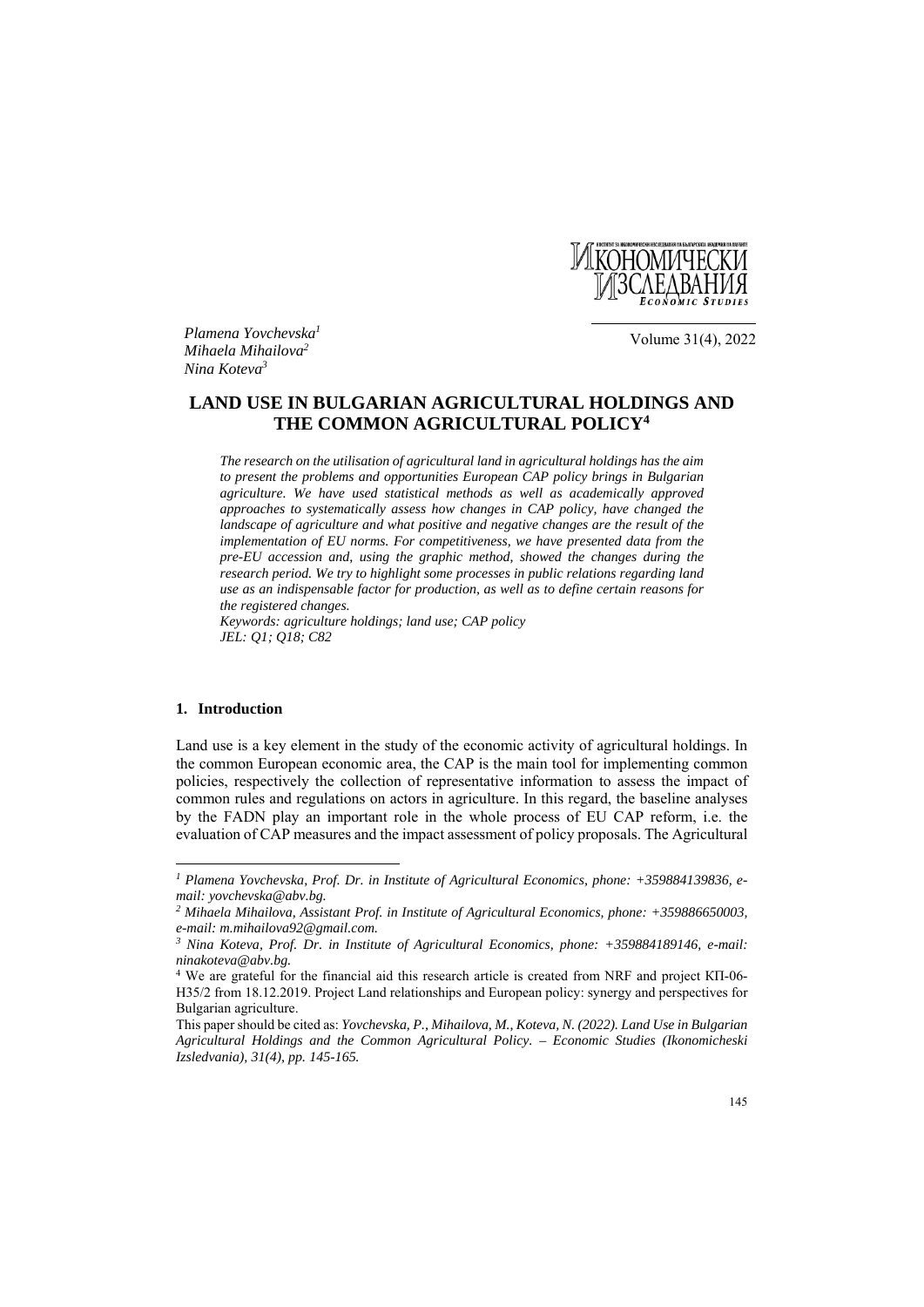Accounting Information System (FADN) is a reliable tool for assessing farm activity and the impact of the CAP (Galluzzo, 2018, p. 928). The concept of the FADN was developed in 1965, when Council Regulation 79/65 established the legal basis for the organisation of the network of holdings. It consists of annual monitoring carried out by the Member States of the European Union. Since 1966, the European Farm Structure Survey (FSS) program has been implemented in order to study and analyse the economic activity of agricultural units. With Regulation (EU) 2018/1091 of the European Parliament and of the Council of 18 July 2018 on integrated farm statistics and repealing Regulations (EC) No 1166/2008 and (EU) No 1337/2011 (Text with EEA relevance.) EU and FAO create chrono topical surveys on the agricultural holdings. In this research, the preliminary data from the last survey is used for comparative purposes. Representative empirical information is collected to track trends in the development and structure of agricultural holdings. This is an essential indicator for an objective analysis of the ongoing processes in the primary industry. In this way, a platform of empirical data is built, which is the basis of statistical knowledge needed in the development, implementation, monitoring, evaluation, and review of sectoral policies. The research focus is on the Common Agricultural Policy (CAP), including rural development measures and our main objective is to find how it reflects on land use and regional differences. From the listed goals set, one can make a motivated assumption that the ongoing processes in land use are a significant factor, the influence of which on the condition of the agricultural structures in the primary branch is unavoidable. This fact is confirmed by the close correlations on the axis of land use-agricultural holdings-goals of sustainable development. Regardless of their development and the changes that have taken place over the years, a significant part of the UN's Sustainable Development Goals (SDGs) is directly correlated with land use and the economic activity of agricultural producers. In this regard, the authors accept that land use, as part of land relations, is of leading importance for the economic activity of agricultural holdings. The present study examines land use at a regional level and examines agricultural land use and the structural changes that have taken place since the CAP, taking into account the previous period as a basis for comparison.

# *1.1. State of the art*

Land use is a widely used term that has acquired citizenship in/for the identification of activities of individuals and economic entities, in the implementation of which there is a combination of economic activity with the use of land as a natural body. Agricultural land is the basic resource for agricultural production. Its rational use is essential for the competitive development of the sector (Szabolcs et al., 2014). For the purpose of this study, we clarify that we use the term "land use" in its substantive nature, arising from the fact that the state and processes in land use are an emanation and an integral part of land relations. Various authors have written on the problems of land use and the impact of CAP. The study of land relations (LR) is part of the process of studying the nature and state of economic relations and changes in the economic environment in which agriculture operates. The nature of LR is determined by their direct symbiosis with the production and economic relations in the industry. The processes in land relations and the topic of land have been considered since the beginning of economic theories. This is due to the fact that land is the main factor of production in the land-labour-capital system. In the period of the planned economy and the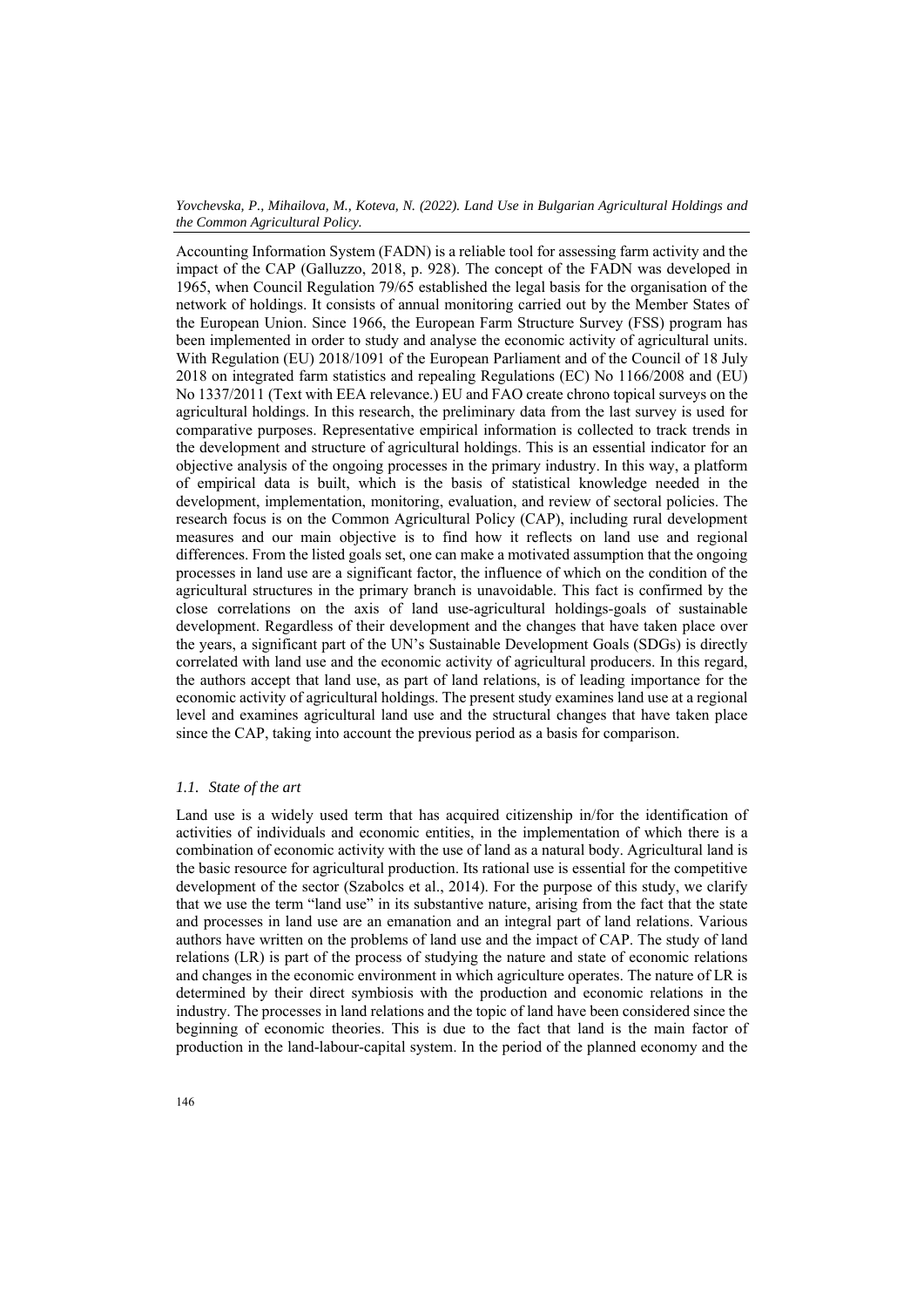transition to a market economy, scientists from the Institute of Agrarian Economics have made a significant contribution to the construction and development of theoretical and methodological formulations, whose contribution is relevant today (Diana Savova, Georgi Kyosev, Milka Koleva, etc.) (Yovchevska, 2016, p. 41). The effects of the application of the CAP in Bulgaria are considered (Ruscheva, 2010). The New Institutional Economy (Dirimanova, 2005) is also used to highlight the specifics of Bulgarian land relations. The influence of the costs of transferring agricultural land on the consolidation of agricultural property is analysed (Georgiev, Penov 2006). An analysis of land reform and institutional change in Bulgaria is developed at the Agricultural University in Plovdiv (Stoeva et al., 2020). In this regard, following the changes in land use in Bulgaria at the level of NUTS-2, we try to highlight some processes in public relations regarding land use as an indispensable factor for production, as well as to define certain reasons for the registered changes (Boliari, 2013; Boliari, 2017; Rangelova, Vladimirova, 2017).

# **2. Material and Methods**

In the spirit of objective analysis, it should be noted that the processes of land use in different regions of Bulgaria have their historical, natural-climatic, socio-cultural, and economic specifics, established in the long-term economic practice of the country, which has all the hallmarks of an agrarian state. Despite the lag in time and the sustainability of certain agricultural practices and regional peculiarities, the establishment and establishment of agricultural holdings as a leading entity in the new economic environment caused by the change in public relations is accompanied by changes in land use in different regions of Bulgaria NUTS-2. The NUTS-2 regions are defined by the EU (EC, 2011).

The study/observation period is 2003-2016 and includes two significant institutional influences. At the beginning of this time period is the period of completion of the land reform and the emergence/activation of the free market of agricultural land in our country and the establishment of a new type of land relations. This is the stage in which the agricultural holding is established as the main economic unit in the primary branch of the country. During this period, the public relations in agriculture Bulgaria are under the influence of the preaccession program SAPARD. Bulgaria is the first country of the former countries with a planned economy to receive funding, training programs and direct assistance in preparation for the future application of Union rules. Agriculture is a branch of the Bulgarian economy, which, although significantly supported during the pre-accession period, continued to restructure after EU membership. This process is influenced by the Common Agricultural Policy of the Union (Popov, 2019). The second part of the study period covers the process of Bulgaria's accession to the common European economic area and the implementation of the common agricultural policy after Bulgaria's full membership in the EU-28 in 2007. The chosen method is tested for the Bulgarian condition/environment and the regressions help us graphically present processes and show the change in land use. By using correlational analysis, we aim to discover what this process is like in different regions of the country.

In the present study, these changes/differences are illustrated/reflected with the help of the graphical method, with the application of the chain index, the logical method, partly with the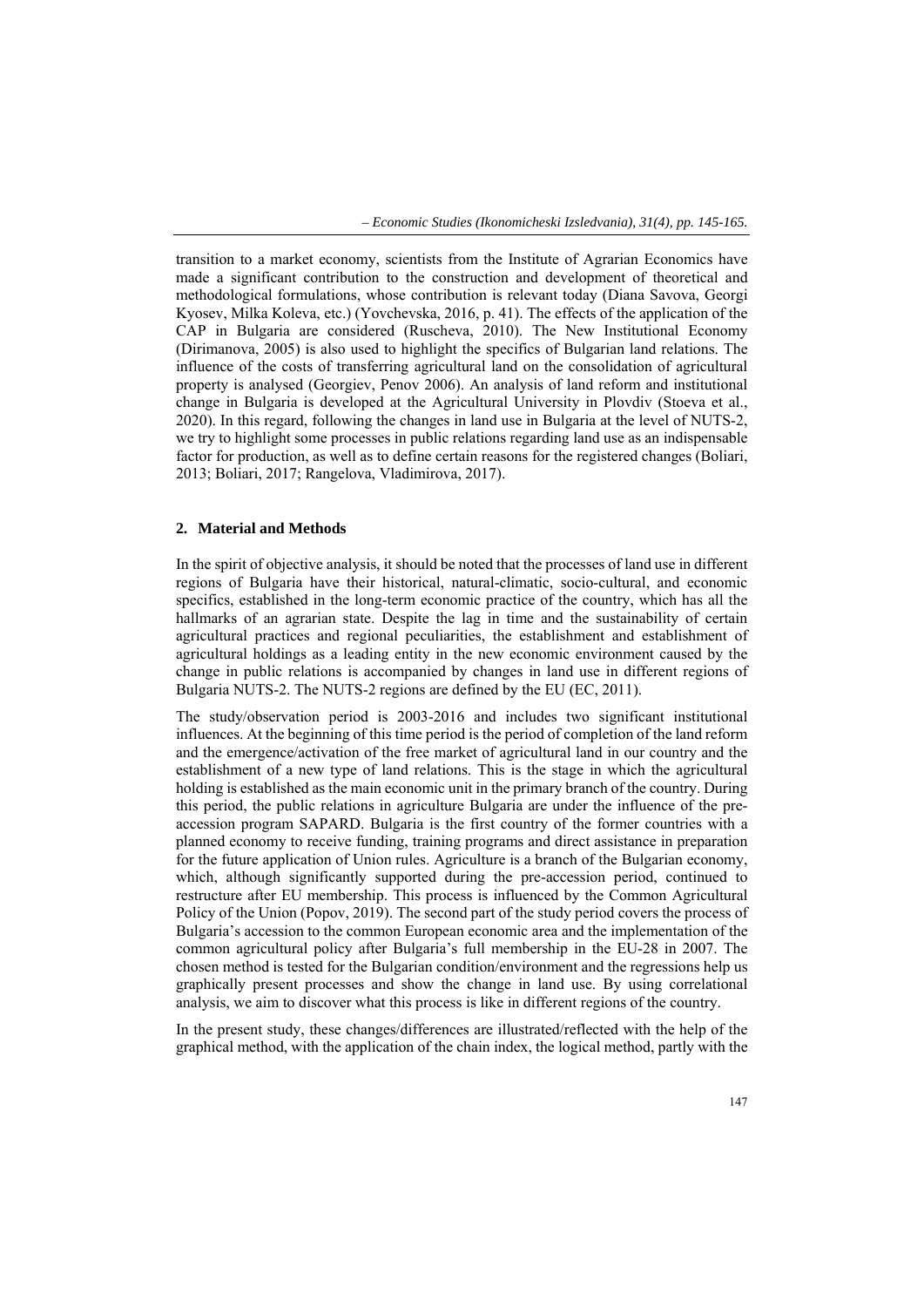method of the office study, etc. The methods were selected and tested taking into account the highlighting of changes in time and territory. In the period 2003-2007, the difference in land use in the different regions of the country stands out. The institutional change after the full membership of Bulgaria in the common European economic space "accelerates" the processes in land use.

$$
\% increase = Increase \div Original Number \times 100 \tag{1}
$$

If the answer is a negative number, then this is a percentage decrease.

The correlation between the utilised agricultural area, the size of the agricultural holding and the Standard output is calculated by  $\mathbb{R}^2$  values, which is the square of the correlation. Correlation shows the strength of a relationship between two variables and is expressed numerically by the correlation coefficient. The correlation coefficient's values range between -1.0 and 1.0. Positive and negative correlation:

Figure 1

|  |  | Correlation (Positive, negative and no correlation) visualisation. |
|--|--|--------------------------------------------------------------------|
|  |  |                                                                    |



*Source: Made by using Croxton et al. (1968). Applied General Statistics, Pitman.*

In a narrower sense, the term correlation is understood as synonymous with a correlation coefficient ρ, which is a measure of the linear relationship between two random variables x, y, defined as the normalised covariance of the two variables:

$$
p = \frac{cov(x,y)}{\sqrt{Var(x).var(y)}}
$$
(2)

The correlation coefficient  $(r)$  indicates the extent to which the pairs of numbers for these two variables lie on a straight line. Values over zero indicate a positive correlation, while values under zero indicate a negative correlation. A correlation of -1 indicates a perfect negative correlation, meaning that as one variable goes up, the other goes down. A correlation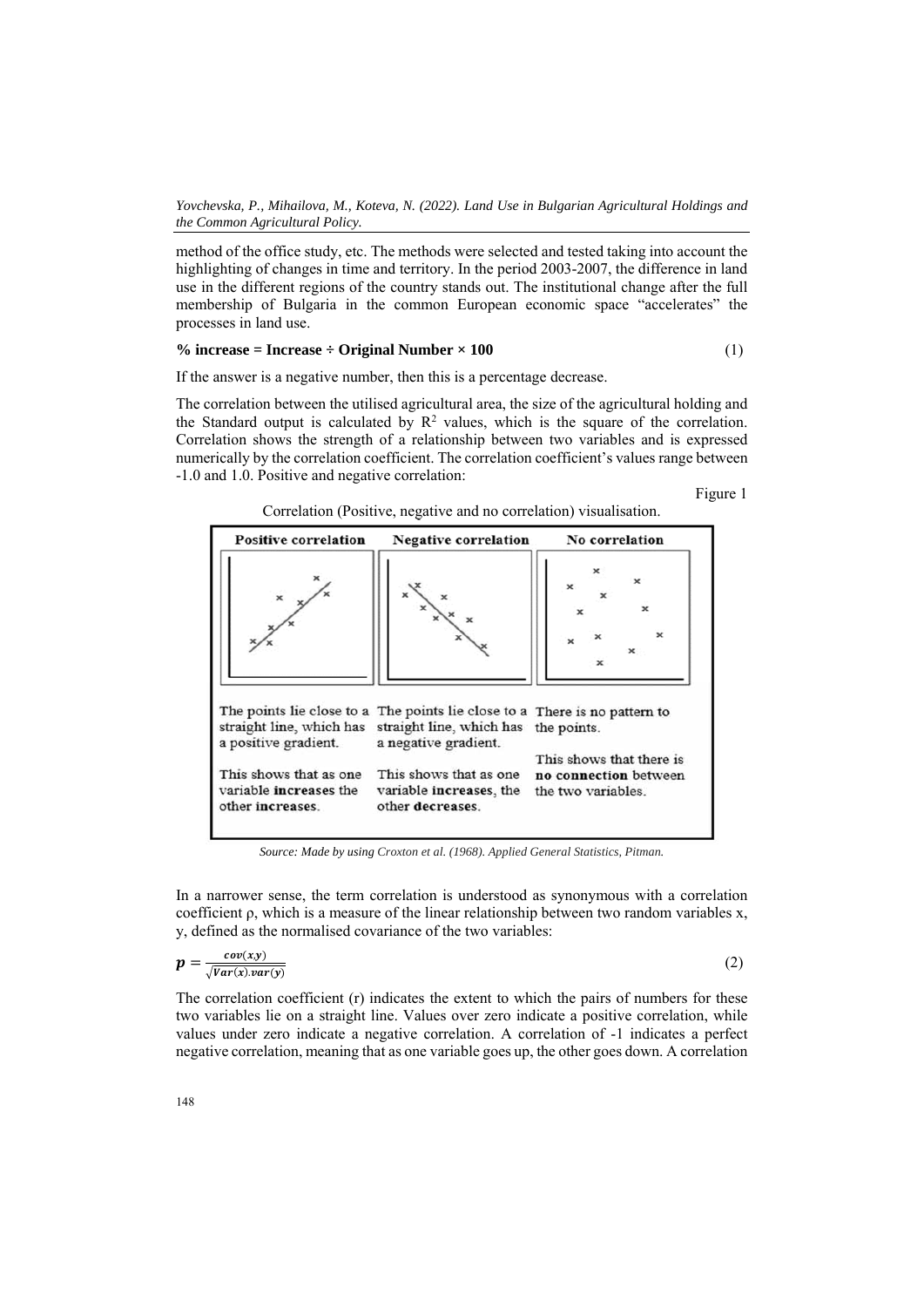of +1 indicates a perfect positive correlation, meaning that as one variable goes up, the other goes up (Dowdy et al. 1983).

There is no rule for determining what size of correlation is considered strong, moderate or weak. The interpretation of the coefficient depends on the topic of study. In the social sciences, it is assumed that the correlation has values of  $r < 0.6$  or 0.6  $\leq r$ , and  $R^2$  has a value above  $0.35 \le R^2$ . Regression analysis models the relationships between a response variable and one or more predictor variables. Use a regression model to understand how changes in the predictor values are associated with changes in the response mean. Regression can be used to make predictions based on the values of the predictors (Frost 2019). R-squared is the percentage of the dependent variable variation that a linear model explains.

| $R^2$ | Variance explained by the model |  |
|-------|---------------------------------|--|
|       | Total variance                  |  |

**R2 -** *squared is always between 0 and 100%:* (4)

0% represents a model that does not explain any of the variations in the response variable around its mean. The mean of the dependent variable predicts the dependent variable as well as the regression model.

100% represents a model that explains all of the variations in the response variable around its mean. Usually, the larger the  $R^2$ , the better the regression model fits your observations.

# **3. Analysis of Land Use of Agricultural Holdings**

### *3.1. Dynamics of the used agricultural area and number of agricultural holdings in Bulgaria*

After Bulgaria's accession to the EU, the economic units in the agricultural sector are in a state of dynamic development and change. Under the influence of/the pressure of direct payments and the desire to receive subsidies, some farms fail to maintain sustainable economic activity. As a result of the stressful institutional change for them, they cease to function. The process is presented graphically in Figure 2. These are primarily small and medium-sized farms. The large economic units, using all the levers provided by the CAP, continue to consolidate, and the small ones cannot continue their development in the economic situation created after 2007. In the time period from 2005 to 2016, the number of agricultural holdings decreased by almost half. This means that every second farm cannot survive in the midst of an open economy and a dominant free-market economy. In the conditions of the applied rules of the Community agricultural policy (CAP), after 2007, there is a permanent tendency to decrease in the number of agricultural holdings. The data for 2020 is preliminary data from the farm survey and shows that the process that started before the EU accession has continued and more and more farms have a case to exist or have been assimilated by the bigger ones. The processes among the organisational and economic structures are in the direction of reducing the economic units. Steady trends in this direction are registered mainly among small farms. This is just an author's remark. This process makes the landscape of Bulgarian agriculture highly diss balanced and in favour of big industrial farming, which is part of the problems related to climate change, erosion of soils, lost of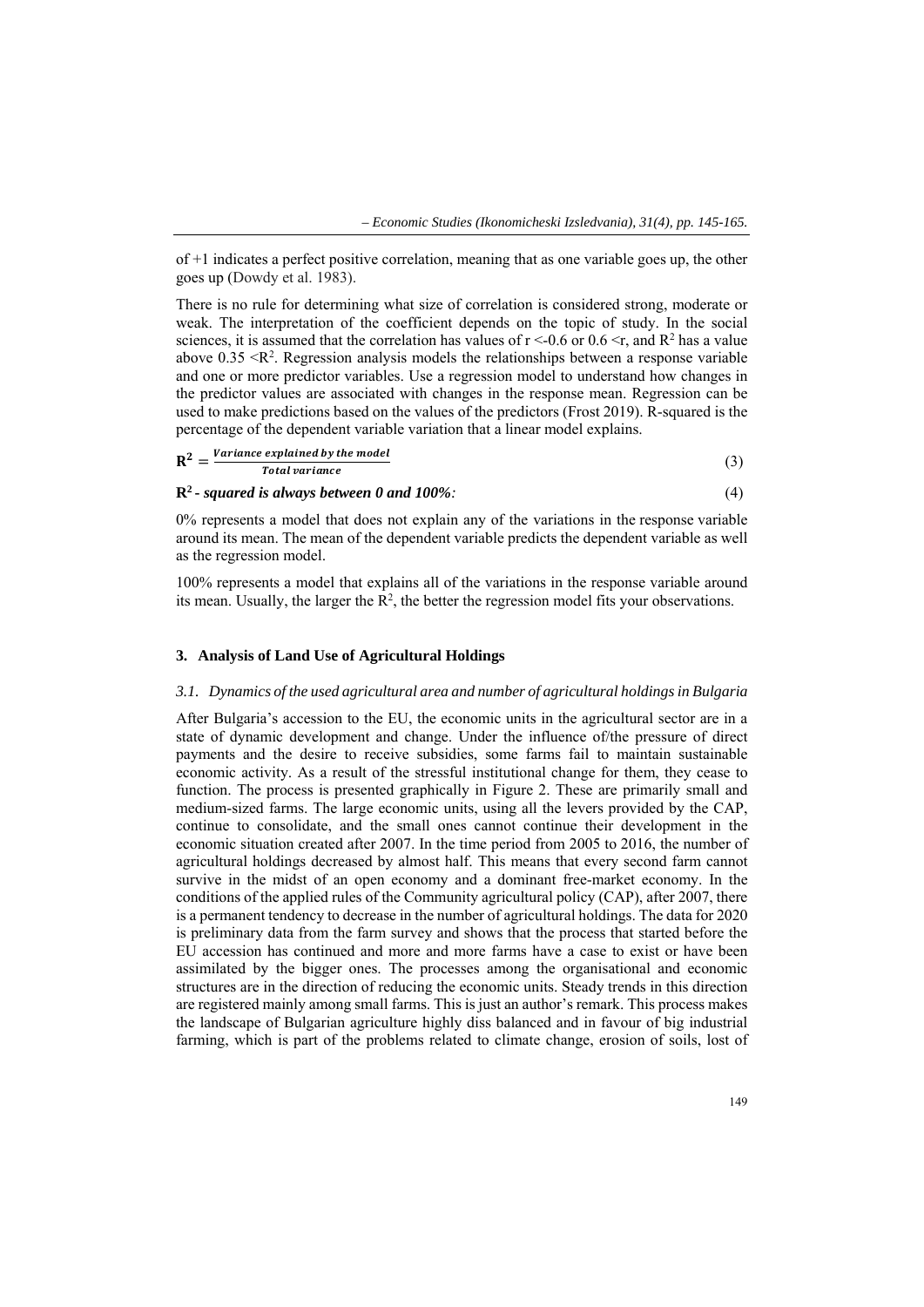*Yovchevska, P., Mihailova, M., Koteva, N. (2022). Land Use in Bulgarian Agricultural Holdings and the Common Agricultural Policy.* 

biodiversity, intensification of farming and change of crop diversity by transitioning to monocultural one. CAP provided a platform for better competitiveness for the bigger agricultural holdings but, on the other hand, had a very negative effect on smaller farms that couldn't find a place in the new market. Bulgarian laws and institutional norms were also at fault, because higher regulation and certification were required for the small farms than in any other EU country, which made the sale from farmer to the consumer almost impossible. The lack of farmer's markets and dissemination chain further discouraged the small producers. The combination of all the factors we have talked about above resulted in the current state of Bulgarian agriculture.

Figure 2



Agricultural holdings and utilised agricultural area in Bulgaria, 2005-2016

*Source: Eurostat.* 

In the same period, there is a significant change in utilised land in Bulgaria, that doesn't mean that more land is allocated to small and medium farms, the process is exactly the opposite, only the big farms are using the new utilised land. The yearly trend is the same for every region. The biggest change in land use is 2010 when in Yugozapaden region the change is equal to 60% and the least change is 18% in Severen Tsentralen. Land relationships have been unstable because of the fast-paced changes happening in the institutional environment and how the CAP is applied to the Bulgarian environment that still suffers from the changes after the planned agriculture and collective forms before the change of the social model. The process of structural changes in economic units in agriculture is largely a test of the state of the social model of society. It is also directly related to the sustainability of economic structures in agriculture. Given the connection of all these changes and problems with the topic of this research project: "Socio-economic effects of the CAP on the development of agricultural holdings and rural households", a detailed and comprehensive analysis of the links between land use, agricultural holdings, socio-economic conditions and its impact on the status of rural households (Koteva, Chopeva, Yovchevska et al., 2020). In this project, the land use of agricultural holdings has been developed by the research team and based on previous expertise, this article's thesis and research aim was formed.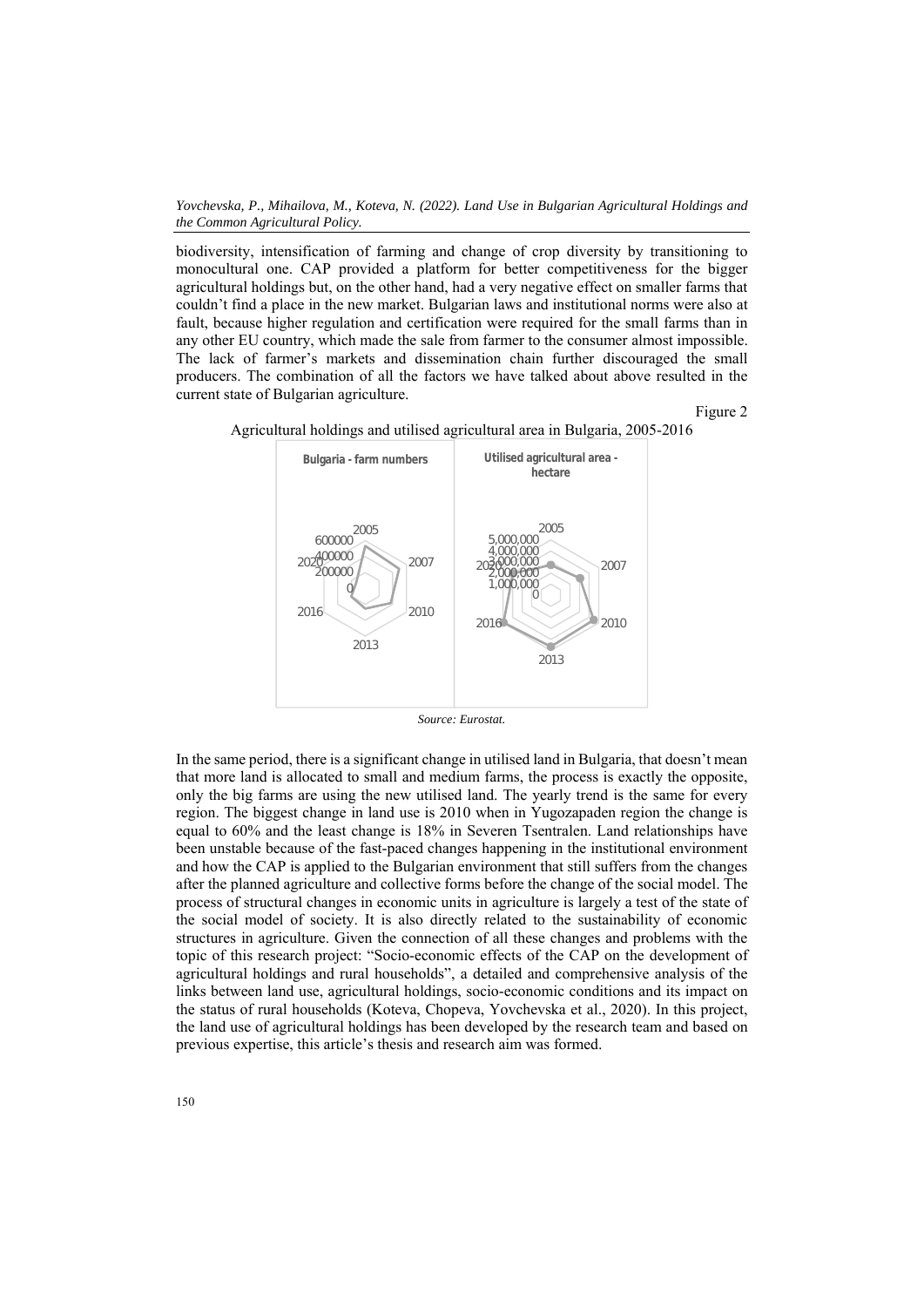# Figure 3





#### Figure 4

Intensification of low, medium and high-input farms in a utilised agricultural area (%)



*Source: EU Bioeconomy Monitoring System dashboard.* 

The change in the intensification of farms has been drastic in the period since 2007. From low-input, the Bulgarian farm turns to a high-input one with no middle ground. The combined percentage of low and medium input farms is only 20%. The changes are dissonance between CAP policy goals, green deal and SDGs goals, and reality. The reality is that CAP, instead of completing its goals, have created and furthered the problems in Bulgarian agriculture.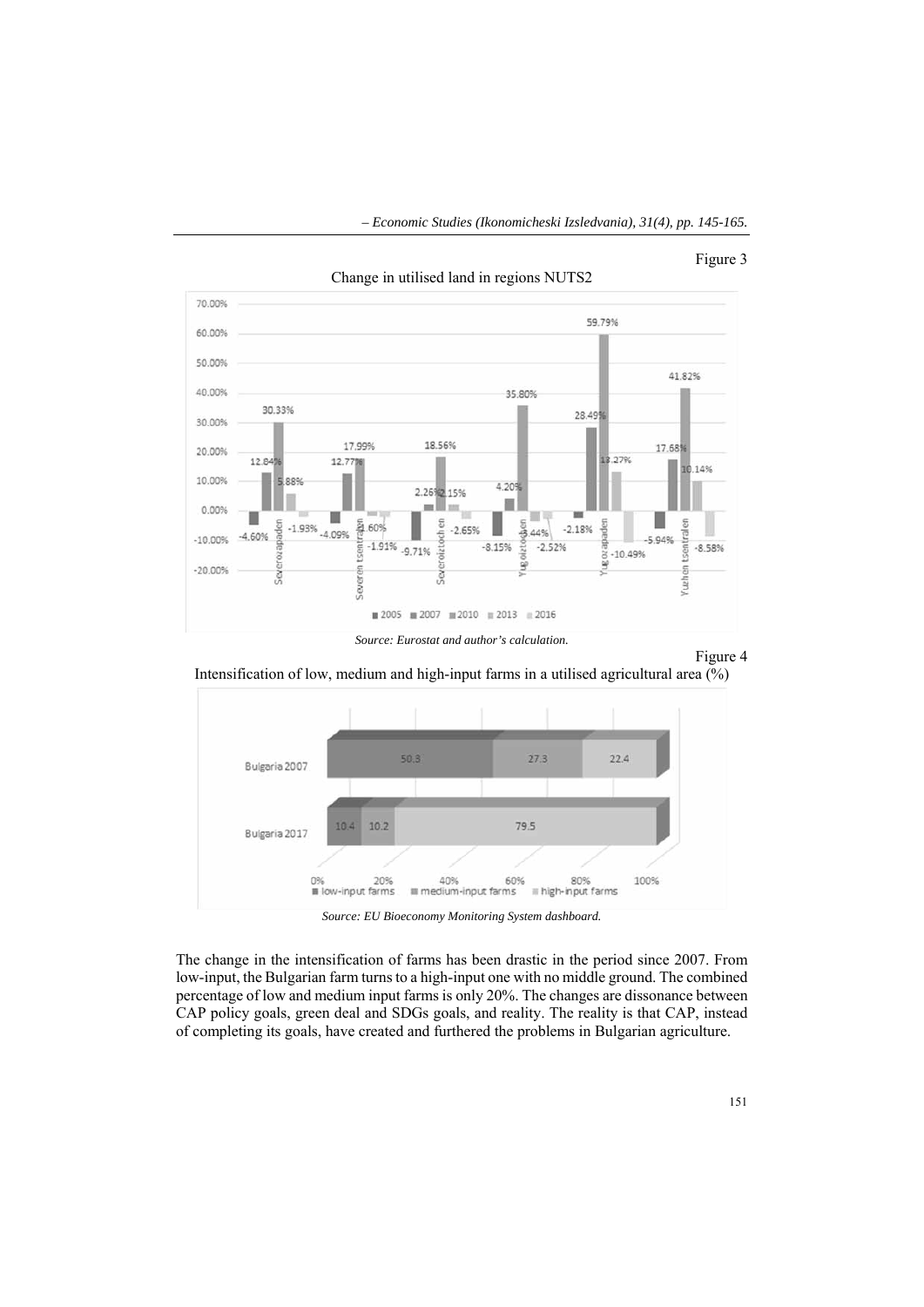# Table 1

| Correlation between Farm number and Utilised agricultural area |  |  |  |
|----------------------------------------------------------------|--|--|--|
|                                                                |  |  |  |

| Correlation between Farm number and Utilised agricultural area | Correlation  |
|----------------------------------------------------------------|--------------|
| Bulgaria                                                       | $-0.9105684$ |
| Severozapaden                                                  | $-0.9688181$ |
| Severen tsentralen                                             | $-0.8920947$ |
| Severoiztochen                                                 | $-0.8918061$ |
| Yugoiztochen                                                   | $-0.7917391$ |
| Yugozapaden                                                    | $-0.9130807$ |
| Yuzhen tsentralen                                              | $-0.8840905$ |

*Source: calculations based on Eurostat data.* 

Figure 5



Correlation between Farm number and Utilised agricultural area

*Source: Agrostatistics and author's calculations.* 

We find that the correlation between farm numbers and the utilised agricultural area is negative. A negative correlation means that an increase in one variable is associated with a decrease in the other. That shows us that if the farm numbers increase, the utilised agricultural area will decrease and vice versa. The strongest negative correlation is found in the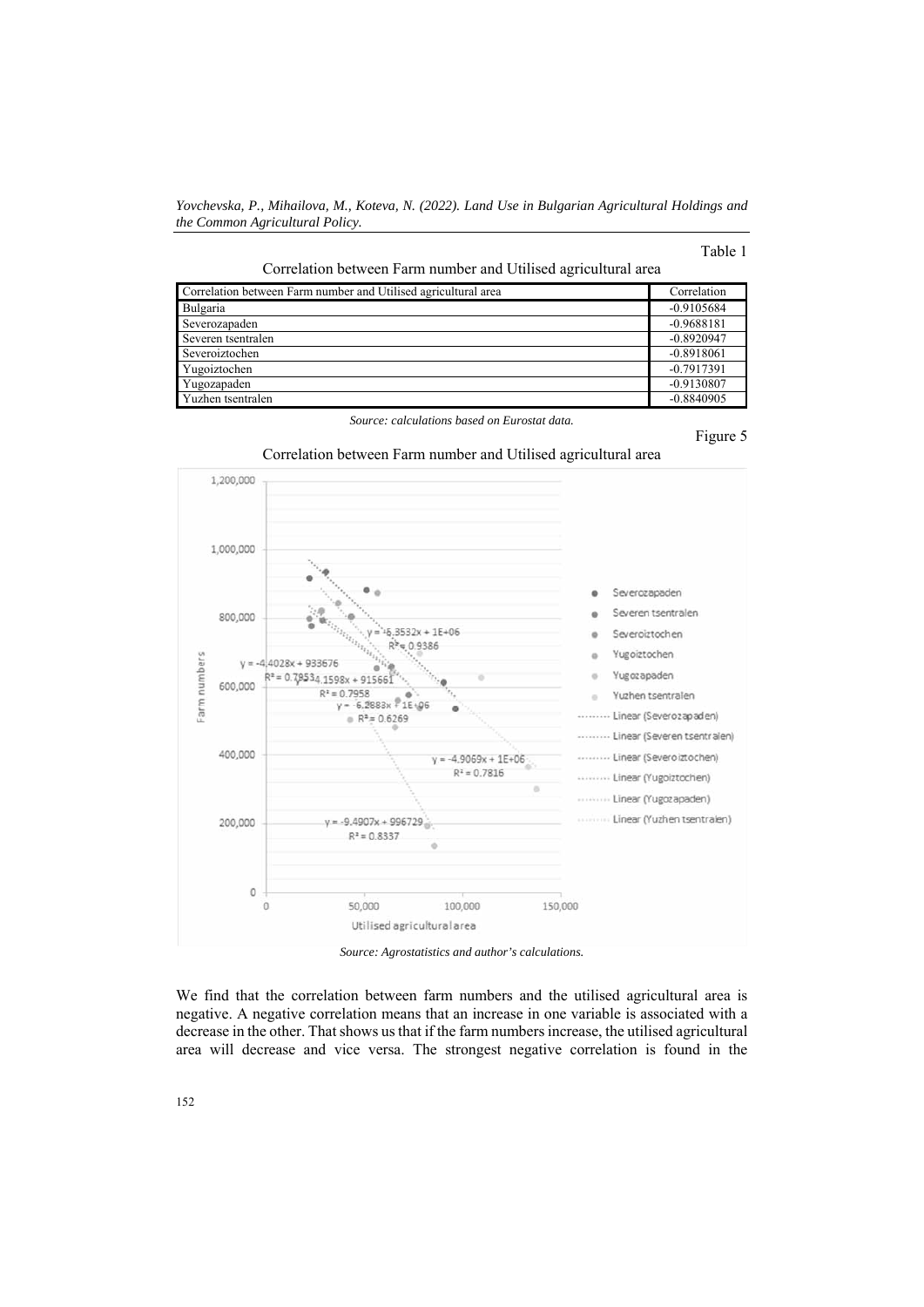Severozapaden region, where the correlation is almost 1(-0.968). Here the two processes have a greater impact on one another, on the other hand, the least amount of impact can be found in Yugoizotchen (-0.791) but still with a value that shows a great correlation between the two variables. In Bulgaria, the trend is of transforming the agriculture holding into bigger ones that utilise more land and have a higher standard output. Still, the percentage of small farms with an average size of up to 2.0 ha and an average production volume of up to 2000 EUR remains high in comparison to other member states. That is in line with the land fragmentation after the end of the planed agriculture in Bulgaria.

There is a high positive correlation between Utilised land and Standard output that shows that the sustainability, growth potential and viability in agricultural holdings are dependable on the utilised land (how big is the agricultural holding). As it is shown in Figure 5, the lines represent the linear trend and trajectory of the land use and farm structure. The trend shows us the tendency for bigger farms that utilise more land to have a bigger standard output. This trend is especially true for the Severozapaden and Severen tsentralen region, where the agricultural holdings have steadily turned bigger and utilised more and more land. This is mostly because of the type of culture that is produced in these two regions (wheat). CAP pillar one has turned the region towards monocultures and presents a greater challenge for sustainable agriculture.

Table 2

| Correlation between Utilised land and Standard output | Correlation |
|-------------------------------------------------------|-------------|
| Bulgaria                                              | 0.731174447 |
| Severozapaden                                         | 0.804325929 |
| Severen tsentralen                                    | 0.61883714  |
| Severoiztochen                                        | 0.724862453 |
| Yugoiztochen                                          | 0.736503002 |
| Yugozapaden                                           | 0.51615331  |
| Yuzhen tsentralen                                     | 0.700055241 |

*Source: Eurostat and calculation.* 

The standard output has gradually gotten higher with CAP, having bigger agriculture holdings with free access to the world market and higher productivity from better technology. With Bulgaria's joining the EU in 2007, the national market has become part of the internal market of the Union and Bulgarian producers and traders faced a number of challenges related to the size and structure of farms and agricultural exports. The 2007-2016 period is characterised by dynamic structural changes in farms. Restructuring of agricultural holdings leads to a change in the structure of UAA by groups of farms, depending on their size. There is a positive trend towards increasing the level of specialisation and concentration of production, improving the market orientation of the farms (Sabeva 2020). After its accession to the EU, Bulgaria has established a highly dualistic agricultural structure  $-75%$  of the holdings are very small and generated less than 9% of the standard output. By contrast, only 3% of the farms (the biggest grain producers in the country) accumulated nearly 75% of the standard output. The polarisation and overconcentration in Bulgarian farm structure, which began during the accession period, is increasing significantly after 2007 (Uzunova, 2018).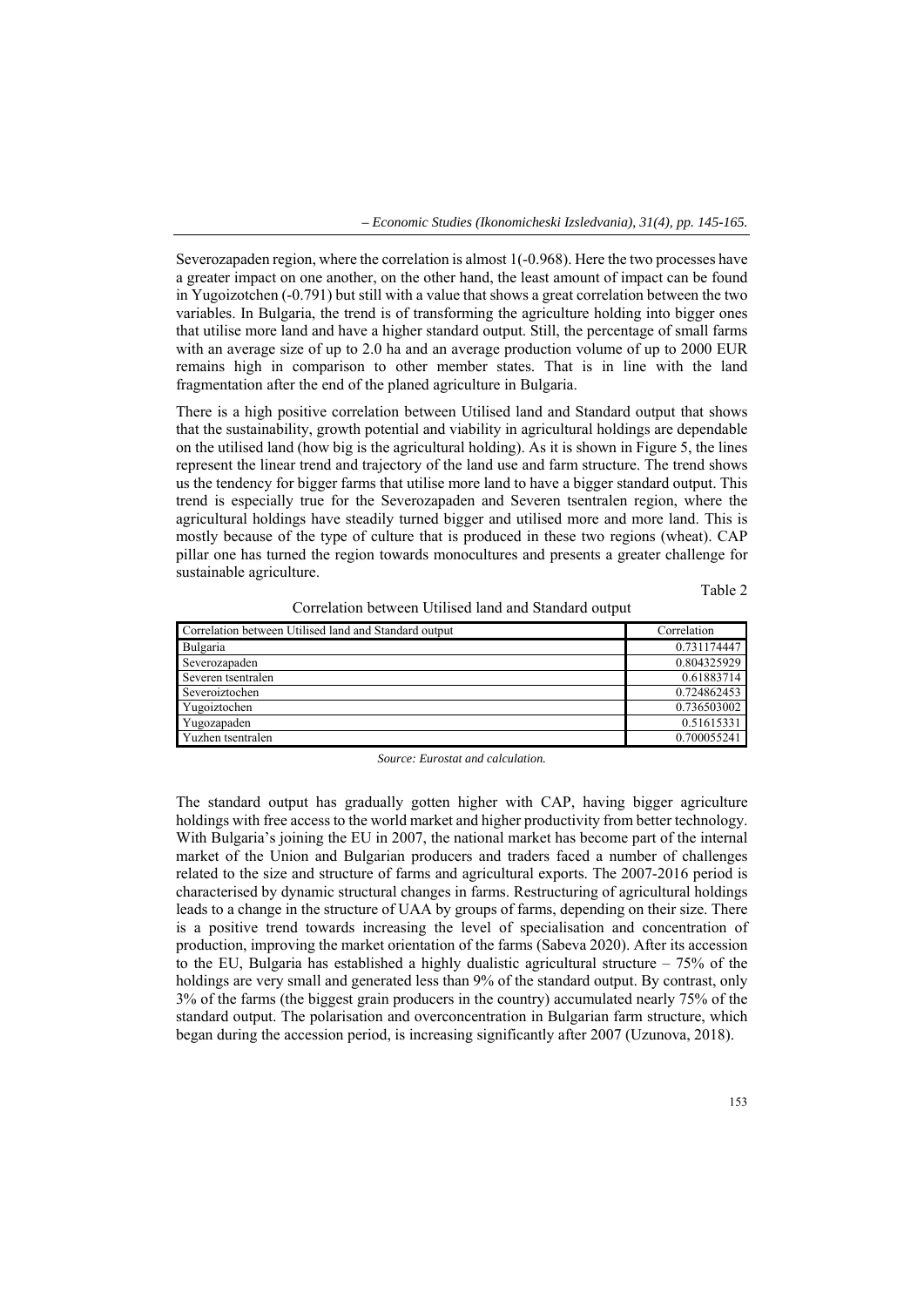

In different regions of Bulgaria, the standard output is getting higher in the period. The smallest change is in Yugozapaden region and the biggest is in Severen tsentralen and Severozapaden. This is mostly based on the effect of the CAP policy and moving towards grain production in these regions. In the long run, we as researchers think that will have a negative effect on soil quality, bio-diversity and will lead to the extension of small farms in Bulgaria. Figure 7



Standart output by NUTS 2 regions

154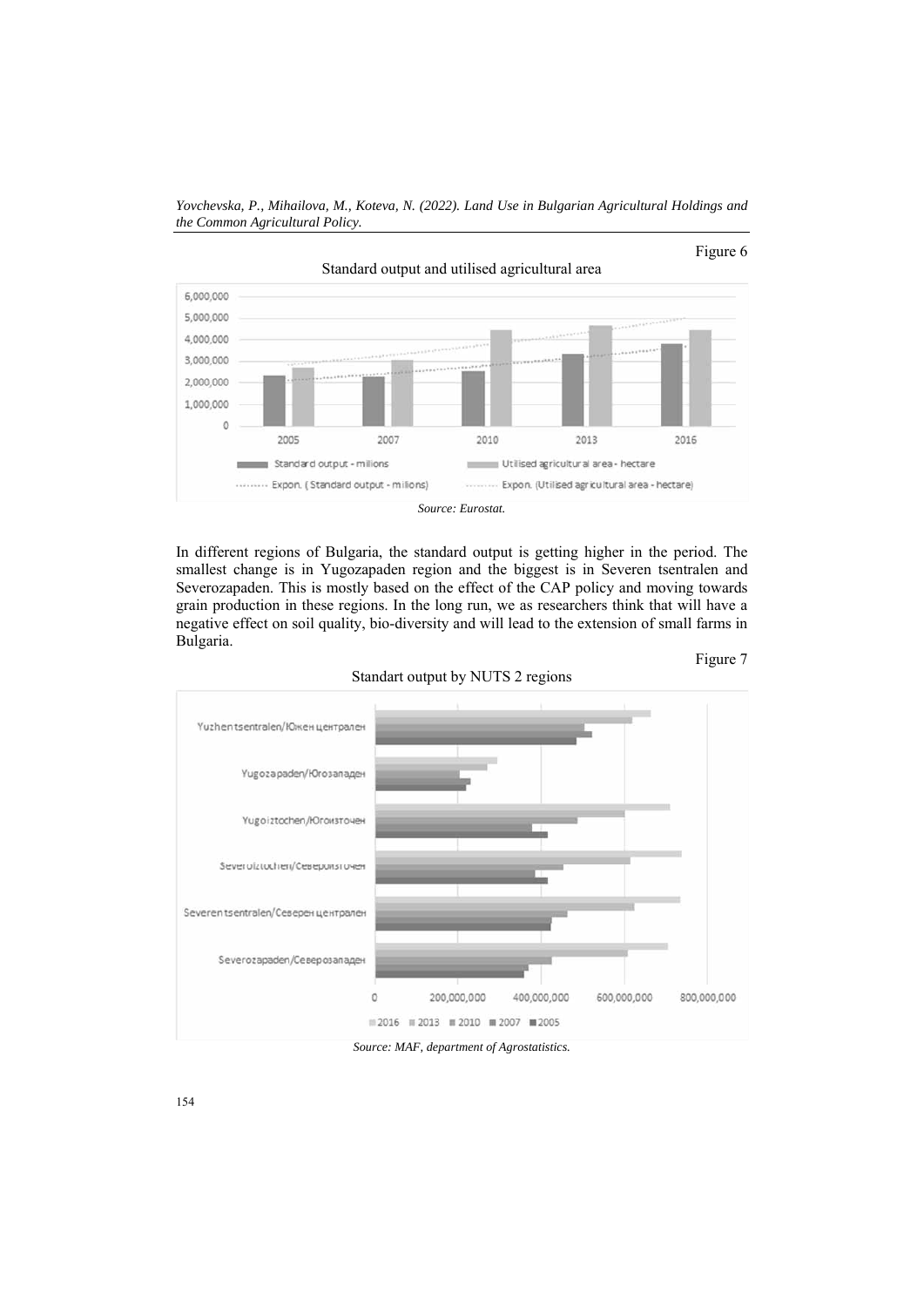The total factor productivity (TFP) is increasing in Bulgaria, mainly due to an increase in labour productivity which is mainly linked to the outflow of labour (-62% between 2005 and 2017). The capital productivity presents the returns on investments. Land productivity reflects the developments in yields and rents and remains stable over the time period. The peak in 2008 is linked to crop output (Figure 8). The opinion of the authors of this research is that there should be a change in CAP in Bulgaria. CAP should be linked to soil types and the production of suitable crops for the soil. This will optimise yields and create harmonious with nature agriculture that can keep a multi-crop production. This will also help with intensification and balance the negative effects on nature.





*Source: Nine objectives for a future Common Agricultural Policy.* 

The EU policy integration reflects and new monetary flow in the country (Hubenova, 2019), making the change in the national agricultural environment move faster than the normal trend. This is shown in Figure 8, where the period since EU accession has a greater change and land productivity is the only constant that doesn't change from the new monetary flow that is to support the sector in Bulgaria.





Utilised agricultural area without special areas for agricultural production

*Source: Eurostat.*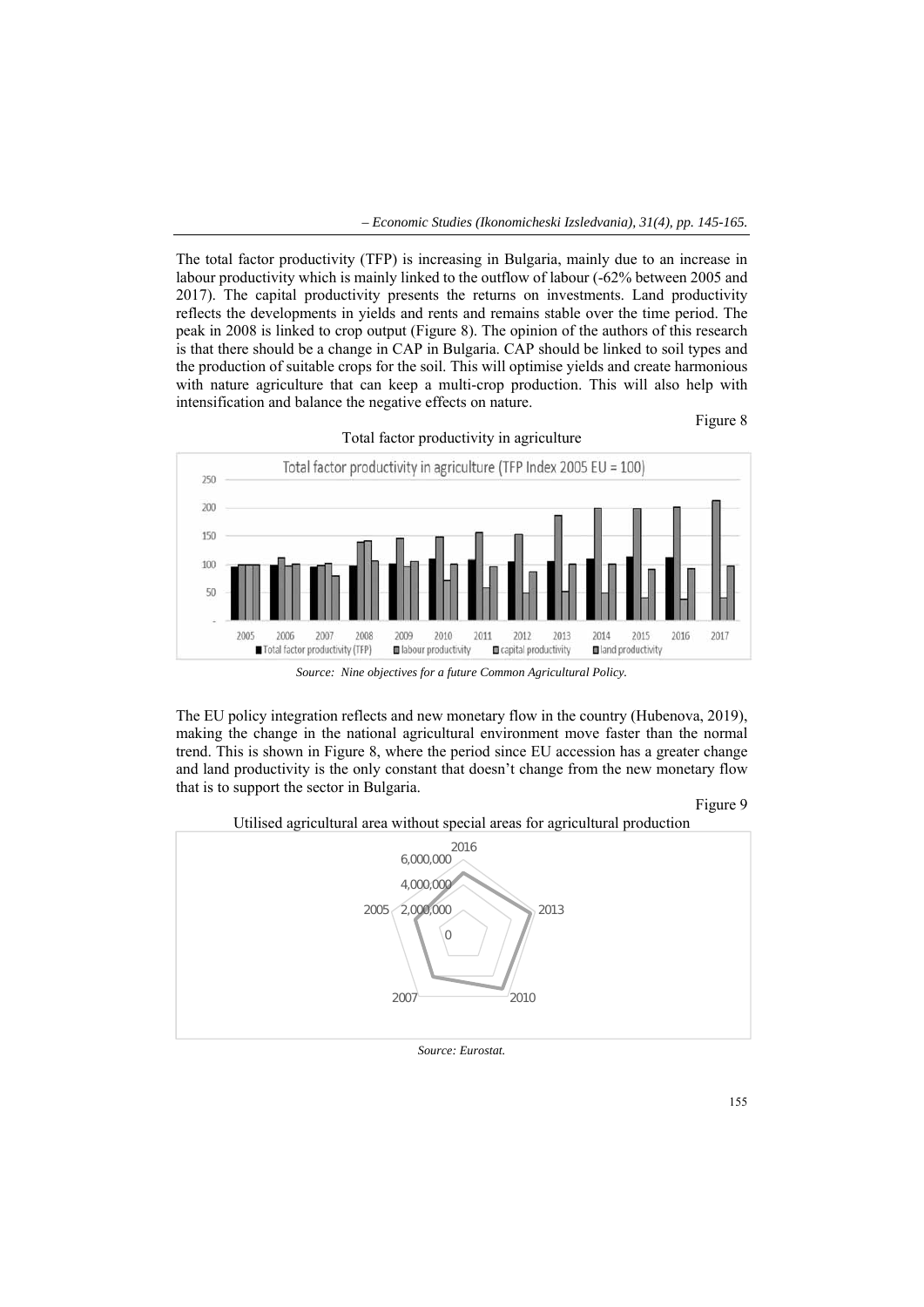*Yovchevska, P., Mihailova, M., Koteva, N. (2022). Land Use in Bulgarian Agricultural Holdings and the Common Agricultural Policy.* 

In the period after 2007, the used agricultural area without special areas for agricultural production registered a tendency to increase (Figure 9), despite a decrease in the number of agricultural holdings. This process of consolidation of agricultural holdings, expansion of the possibilities of the large/large economic structures in the branch and lasting tendencies of the loss of market share on the part of the small and medium economic units in the Bulgarian agriculture is confirmed by the empirical data of Figure 11 and Figure 12. The graphical presentation of the processes in land use reveals a kind of dichotomy between the number of agricultural holdings and the used agricultural area in Bulgarian agriculture.



Agricultural holdings and utilised agricultural area in Bulgaria, 2007 (100 ha)

Figure 10

Many farms have a modest share in land use in our country. These are vulnerable economic units whose existence is caused by social rather than market motives. In the free environment of a market economy, they cannot survive. After a ten-year period, their number halves (Figure 10). Along with the decrease in the number of farms, this means that the average farm size increases, which is an indicator of progress in the process of land consolidation (Sabeva, 2020). Family farms are of great economic and social importance. In sync with the agricultural cooperatives, they maintain the traditions, customs, history, authentic folklore and are a symbol of the Bulgarian language in the rural areas. They ensure the employment and cohesion of rural households (Tsvyatkova, 2020).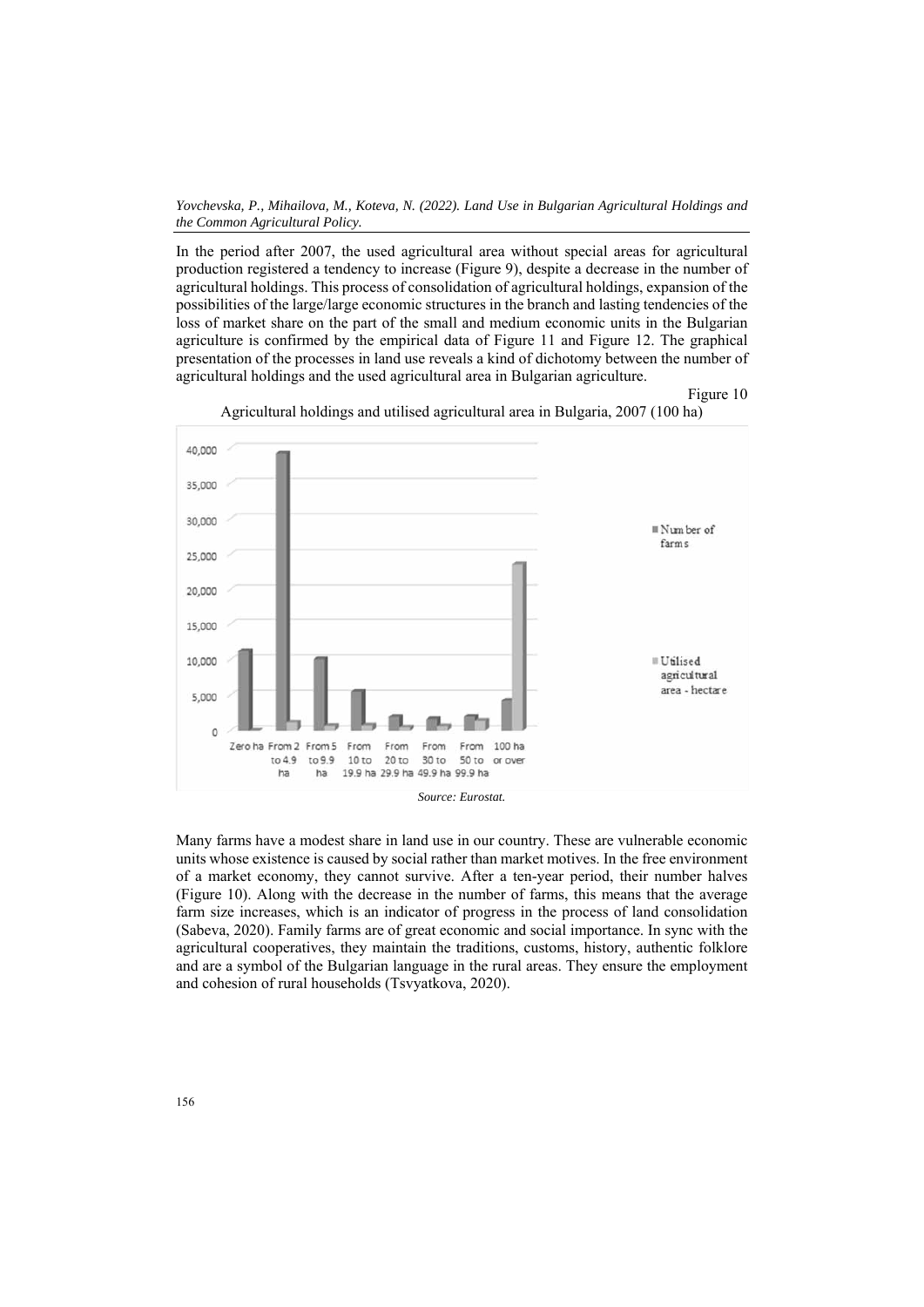

In the period 2007-2016, farms cultivating from 2 to 4.9 hectares halved. The number of farms with more than 100 hectares almost doubled in number (Figure 10 and Figure 11). The utilised agricultural area of 2,358,23 hectares in 2007 increased to 3,648,460 ha, in 2016, which constitutes  $\frac{3}{4}$  of the total utilised agricultural area of agricultural holdings (4,468,500) ha). The large agricultural production units, which in 2016 were only 6,060 out of a total of 202,720 agricultural holdings, have a dominant monopoly on the utilised agricultural land. Small and medium-sized farms are declining in number, a trend we have already commented on. The ongoing consolidation of farms has a positive tendency to reduce the number of farms up to 1 hectare, which are not eligible for SAPS payments (Koteva, 2019). CAP policy greatly contributes to the consolidation of Bulgarian agricultural holdings. The process of consolidation of large economic structures potentially exacerbates the problems facing medium and small farms.

The trend in our country is not in dissonance with the processes in a number of other member states of the Union, incl., and in some countries of the former planned economies. The number of agricultural holdings in the EU is declining rapidly. The area of agricultural land used for production remains stable. In Bulgaria, these processes are much more intense. The consolidation and enlargement of large agricultural holdings are accelerating as a result of support from Community agricultural funds. The low share of supported small farms by all potential beneficiaries, as well as the relatively low share of support, significantly affects the processes of restructuring production structures in agriculture and leads to a drastic reduction in the number of small and medium farms in Bulgaria.

#### *Conclusion:*

*For the period researched, we find that number of small farms has decreased and the number of big ones has increased. The utilised land has also increased, which means that big farms*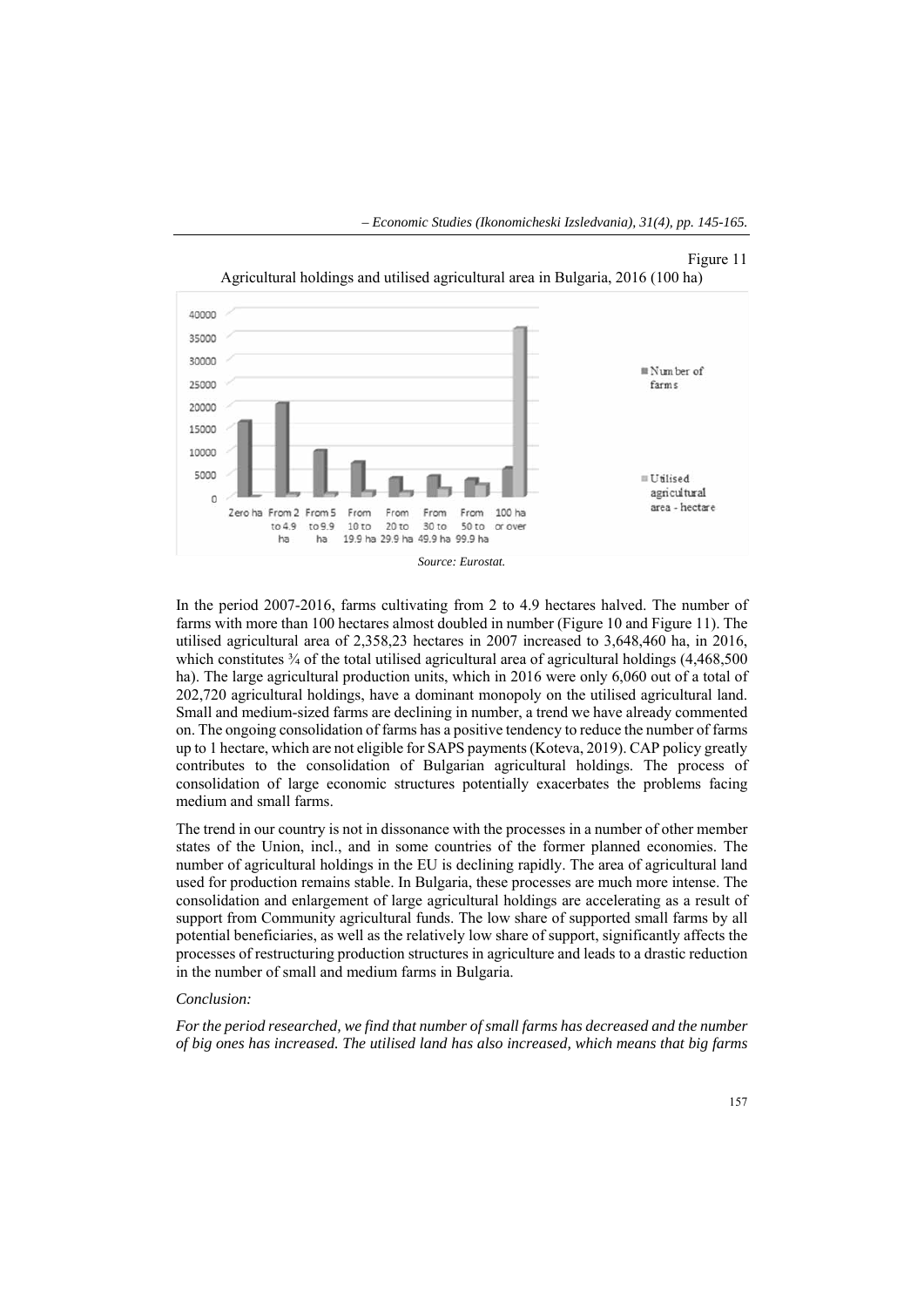*are turning bigger, and the process makes the viability of small and medium-sized farms lower. The small and medium farms need a policy shift in CAP to interfere with the current processes in land use and structure of agriculture holdings.* 

# *3.2. Land use in the different regions of Bulgaria NUTS 2*

The processes of land use in the different regions of Bulgaria have their historical, naturalclimatic, socio-cultural and economic specifics. These differences are reflected in Figure 12 using the graphical method. In the period 2003-2007, the difference in land use in the different regions of the country stands out. The institutional change after the full membership of Bulgaria in the common European economic space "accelerates" land use. In regions with small-scale production, such as the Southwest, the utilised agricultural area increased three times in the period 2010-2016 compared to the period 2003-2016 (Figure 12). In Bulgaria, the trend has different tendencies in different regions of the country.

Figure 12



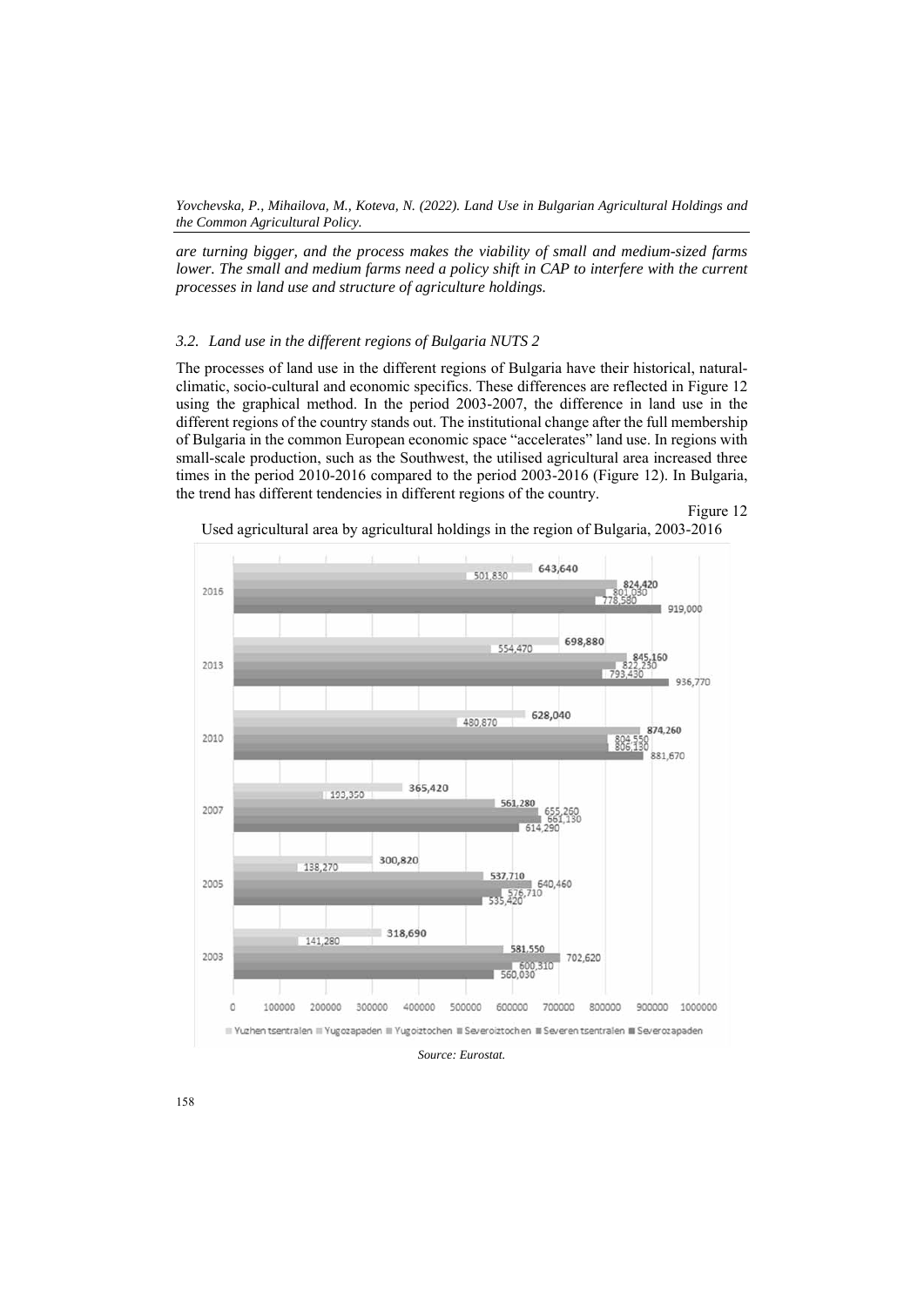In the period after 2007, the utilised agricultural area of agricultural holdings increased. The increases are proportional to all NUTS2 regions in the country. In the South-West region, where in 2003 and 2007 the used agricultural land was the least in comparison with the other regions, the largest increase was registered. Most UAAs from agricultural holdings were reported in the North-West region. In the period 2005-2016, the utilised agricultural area of small agricultural holdings decreased by about a quarter (25%). The increase in the utilised agricultural area in all areas is a consequence of the consolidation process. The connection with the establishment of larger agricultural holdings is directly proportional to the registered process of consolidation of land resources in our country.

In the period 2003-2007, the difference in land use in the different regions of the country stands out. The institutional change after the full membership of Bulgaria in the common European economic space "accelerates" land use. In regions with small-scale production, such as the Southwest, the utilised agricultural area increased three times in the period 2010- 2016 compared to the period 2003-2007 (Figure 13).



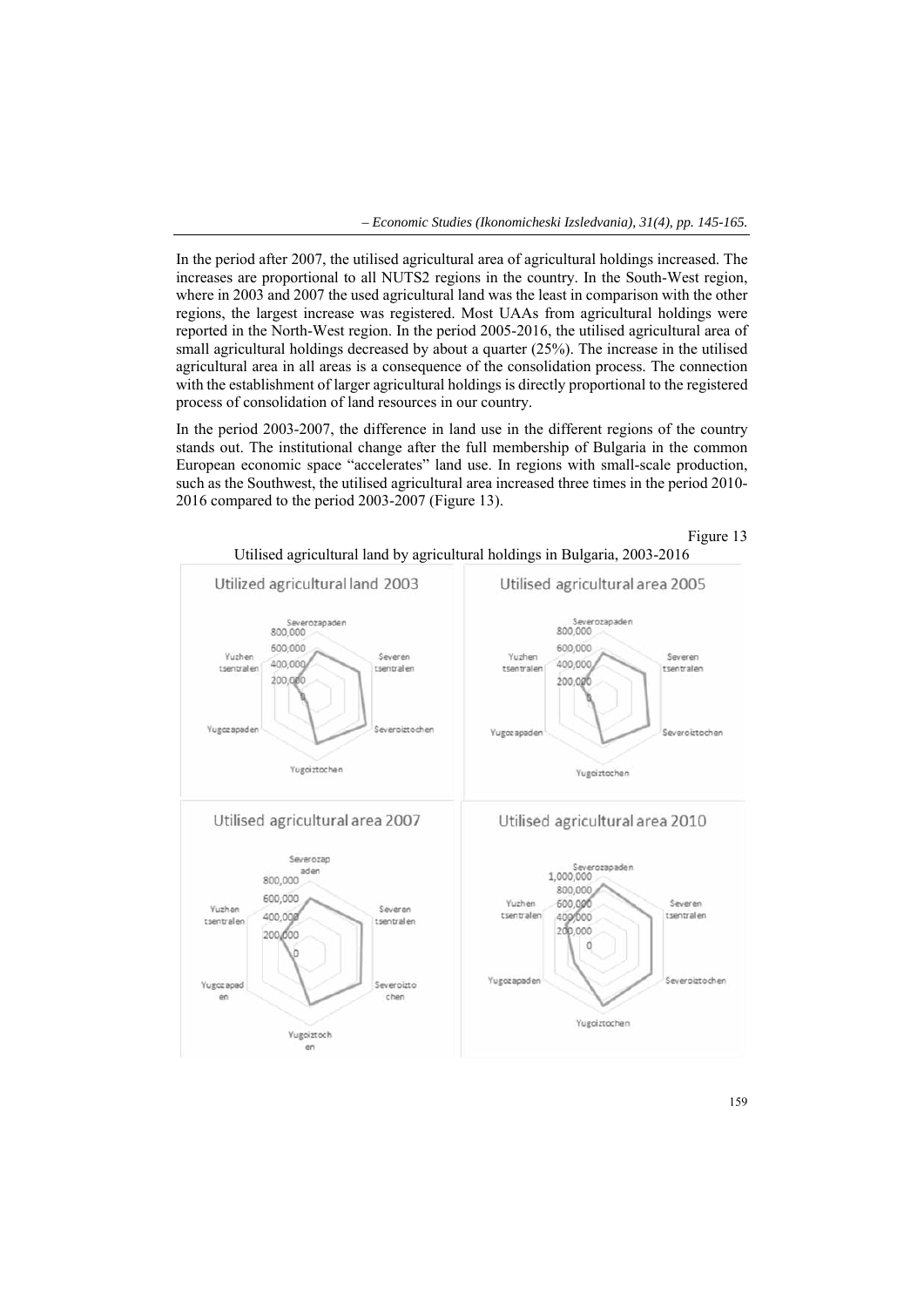

*Yovchevska, P., Mihailova, M., Koteva, N. (2022). Land Use in Bulgarian Agricultural Holdings and the Common Agricultural Policy.* 

 *Source: Eurostat.* 

In the period after 2007, the agricultural land used by agricultural holdings increased under the influence of the combined impact of the new institutional change after full European membership and the improved economic situation, as a result of financial support for farmers' incomes from pan-European budgets. The increases are proportional to all NUTS2 regions in the country. In the South-West region, where in 2003-2007 the utilised agricultural area was the lowest compared to other regions, the largest increase was registered. Most UAAs from agricultural holdings were reported in the North-West region. In the period 2005-2016, the utilised agricultural area of small agricultural holdings decreased by about a quarter (25%). The increase in the utilised agricultural area in all regions is a consequence of the process of consolidation of the agricultural parcels cultivated by the agricultural holdings (Figure 13). The connection with the creation of larger economic units is directly proportional to the registered process of consolidation of the land resource, processed by agricultural holdings in Bulgarian agriculture (Figure 13).

A process of increasing the size of UAA is registered in all regions of the country, with an accelerated growth rate after the country's accession to the EU-28. This is due both to the opportunities for the realisation of the production in the European market of 500 million inhabitants and to the incentives to receive subsidies from the funds for the implementation of the CAP and the maintenance of rural areas in the individual Member States. This is a complex process of implementing changes in European policy, transposing pan-European legislation, and implementing it in EU countries. The dependence on the cyclical nature of the process, inevitable in the introduction of each subsequent budget and programming period, introduces a certain lag in the implementation of the changed policies and results in a certain "delay/delay" of the ongoing changes and processes in land use. This is more clearly reflected in all regions of NUTS-2 level in our country and is a kind of litmus test for the development of land relations in Bulgarian agriculture (Figure 14). Given the high degree of maturity of public relations in Bulgarian agriculture, changes in land use as a result of the implementation of the new budget and programming periods would be insignificant, even within the stochastic error.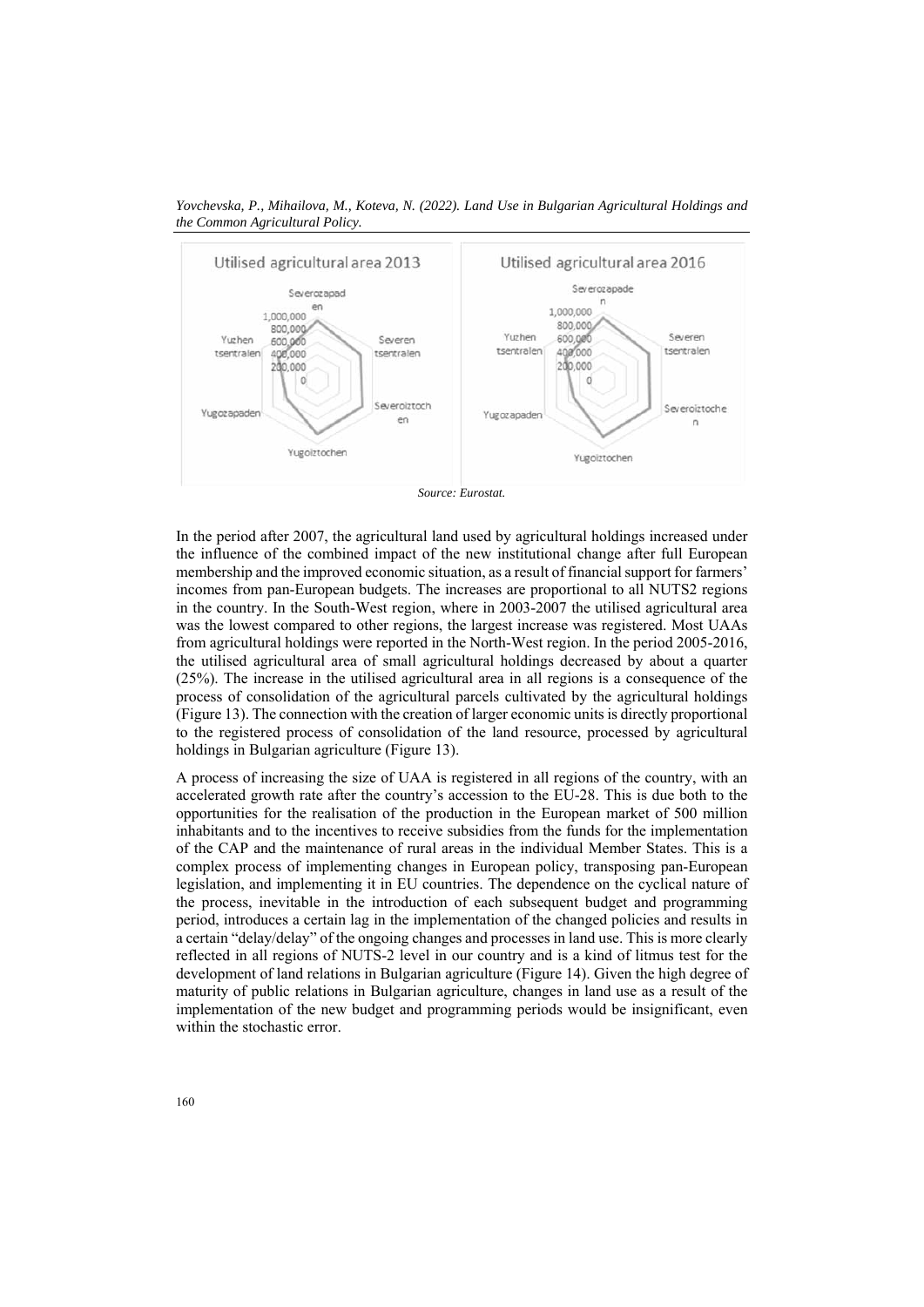

 *– Economic Studies (Ikonomicheski Izsledvania), 31(4), pp. 145-165.* 

*Source: Eurostat.*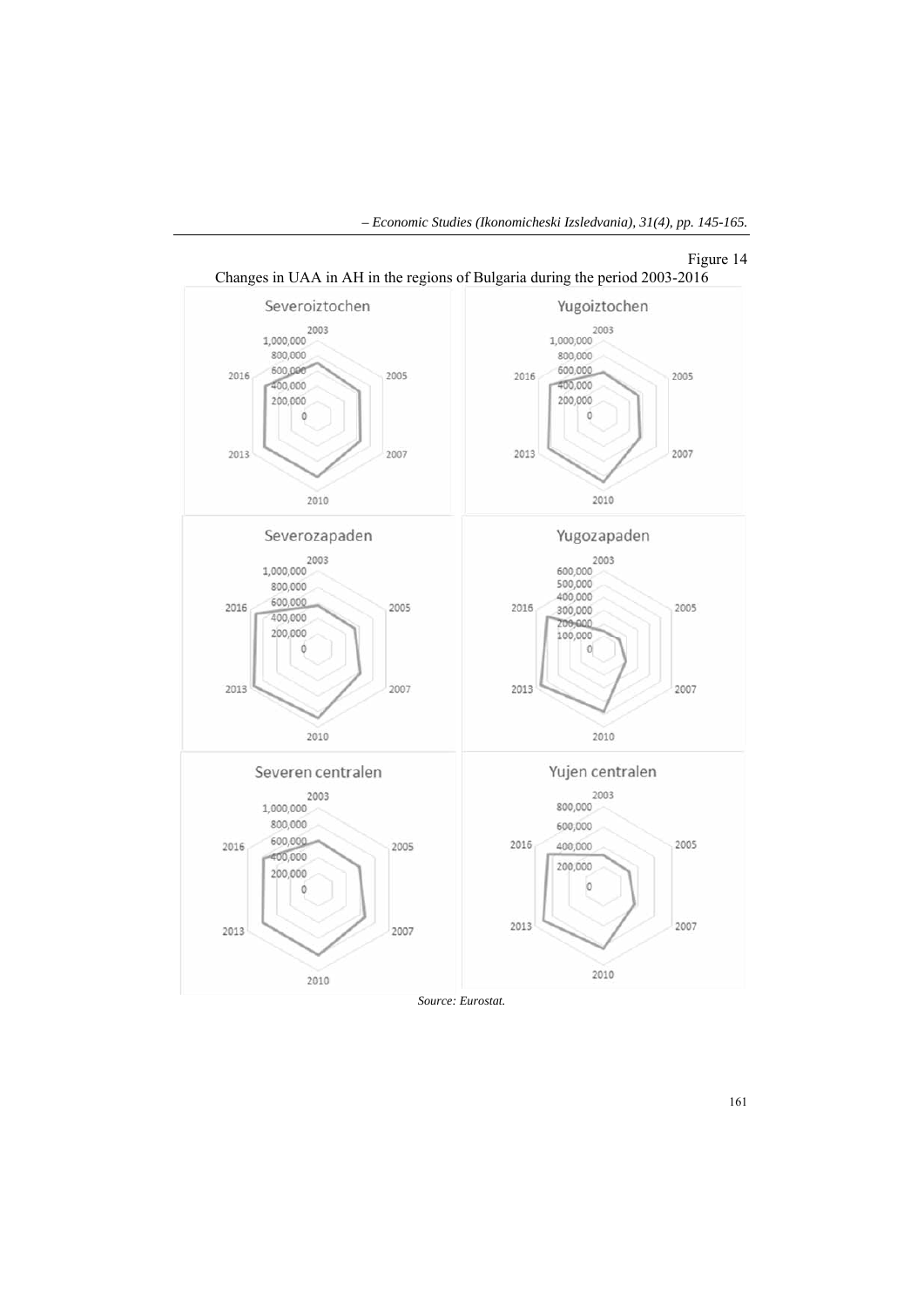Changes in land use in our country frame a positive change in UAA in all NUTS-2 in our country. We owe special attention to the processes taking place in the Southwest region. In the area characterised by small-scale production, in the period 2003-2016, the growth of land use in the land increased by 70% and is a sign of favourable development of agriculture and rural areas in this part of the country. Indirectly, the process is indicative of the opportunities for diversification of agricultural production, for preservation and conservation of valuable biotopes and breeding of indigenous varieties of plants and breeds of animals.



*Source: Eurostat.* 

The registered changes are a favourable indicator for the successful implementation of elements of the EU Green Deal and the Bioeconomy Strategy as part of the transition to a circular economy and a gentle attitude towards the soil, water, flora and fauna given the reduction of the negative impact of the human footprint on the natural environment.

The chain index, taking into account the change in UAA of agricultural holdings in Bulgaria in the period 2003-2016 highlights the positive impact of the Community agricultural policy on UAA in agricultural holdings in all regions of the country. The most "favoured" is the Southwest region. The data on the percentage change on a chain basis also register a problem that we have already commented on. During the transition to the next budget and programming period, there are signs of holding back the process of increasing UAA in the agricultural holdings.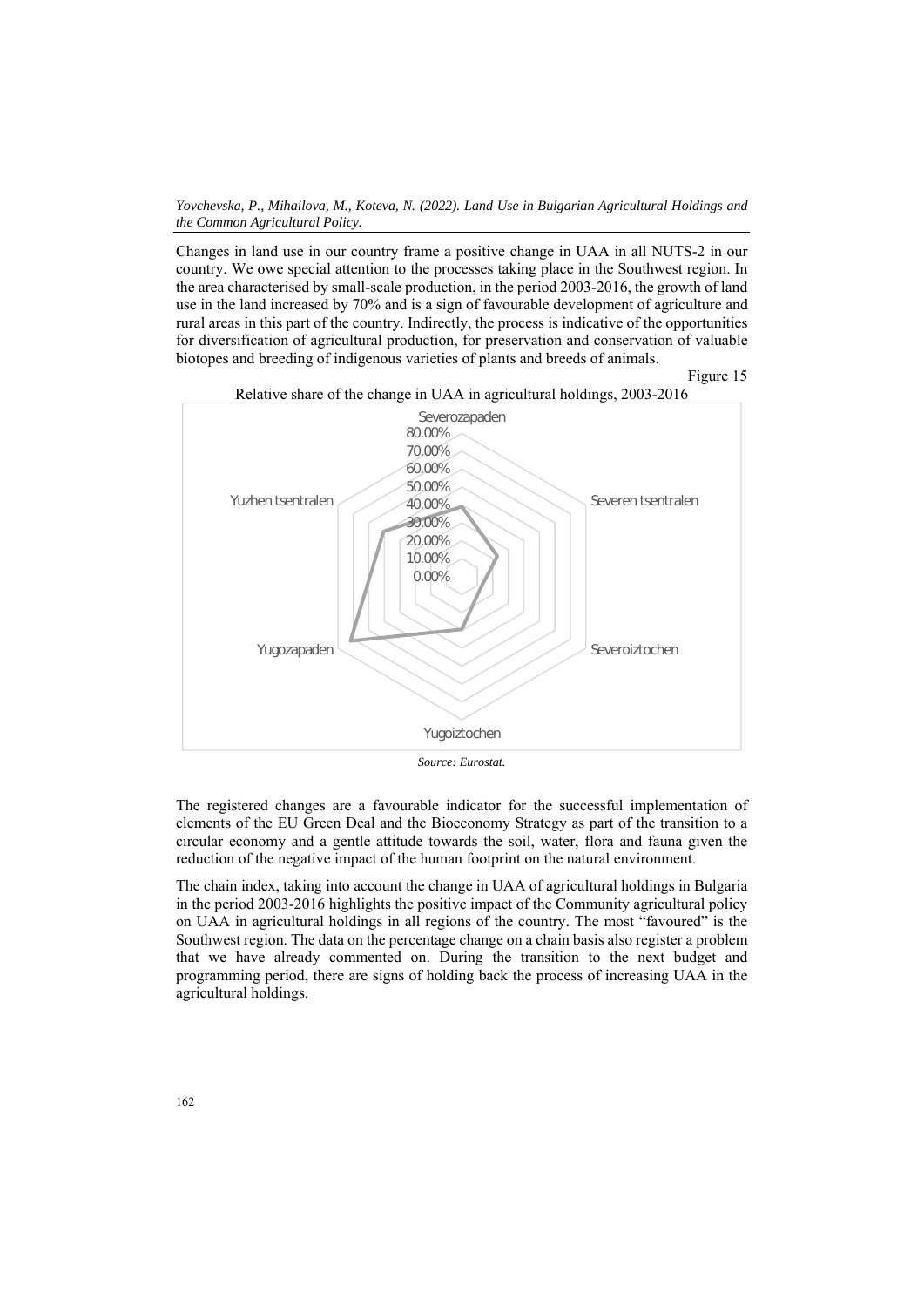Table 3

Chain index of the change in UAA by agricultural holdings in Bulgaria in the period 2003- 2016

| Change on chain base $(\% )$ | 2005      | 2007   | 2010   | 2013      | 2016      |
|------------------------------|-----------|--------|--------|-----------|-----------|
| Severozapaden                | $-4.60\%$ | 12.84% | 30.33% | 5.88%     | $-1.93%$  |
| Severen tsentralen           | $-4.09\%$ | 12.77% | 17.99% | $-1.60\%$ | $-1.91%$  |
| Severoiztochen               | $-9.71%$  | 2.26%  | 18.56% | 2.15%     | $-2.65%$  |
| Yugoiztochen                 | $-8.15%$  | 4.20%  | 35.80% | $-3.44%$  | $-2.52%$  |
| Yugozapaden                  | $-2.18%$  | 28.49% | 59.79% | 13.27%    | $-10.49%$ |
| Yuzhen tsentralen            | $-5.94\%$ | 17.68% | 41.82% | 10.14%    | $-8.58%$  |

*Source: National Statistic Institute.* 

Figure 16

Amendment to the UAA by the agricultural holdings in the regions of Bulgaria 2003-2016



This process is also registered with the help of the graphic method and is visualised in Figure 16. Evidence of the process of transition between programming periods in the implementation of the CAP is the reduction of UAA by the PA in the period after 2013. The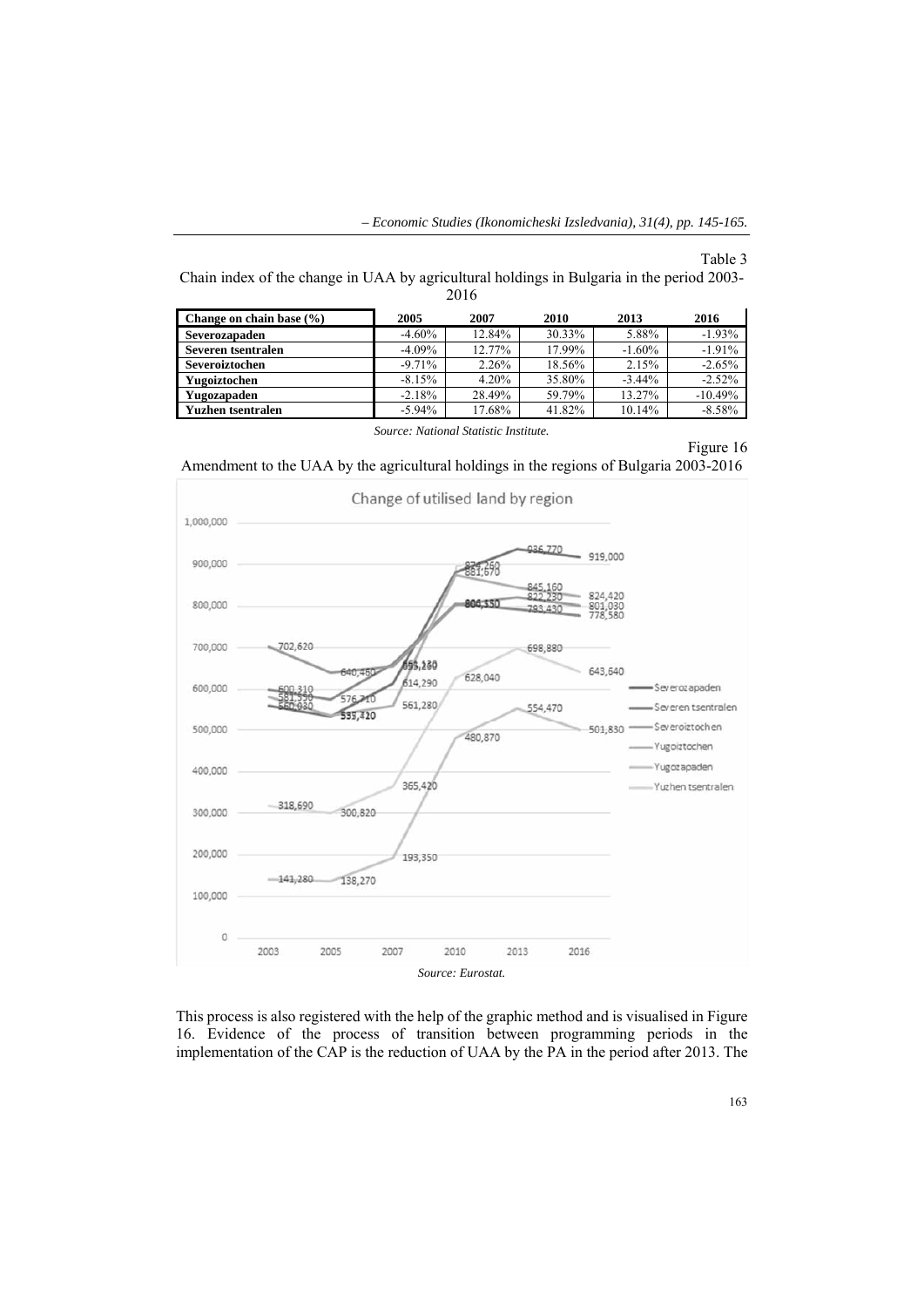change is a kind of uncertainty and economic entities shrink agricultural land, awaiting new financial incentives. This is accompanied by a kind of "pulsation" in land use, which is registered in all regions of the country (Figure 16). The reasons for these changes are inherited from the way of agrarian and land reform in Bulgaria and testify to complex social processes with strong reverse influence. The immaturity of land relations and land use, as an essential part of them, also affects the agricultural structures in our agriculture. European family farms and farms are competitive and sustainable, but they are the product of a different type of social relationship established over the centuries of reconciling economic conditions and policy decisions taken and changed as a result of and after sound economic assessments.

### *Conclusion:*

*In different regions in Bulgaria, there are different problems involving land use. The specifics of the regions and the production that is cultivated is the main reason for land use change in the regions. In the regions, where the main crop is heavily subsidised by CAP, the utilised land increase. The process is true for all the regions, but the increase is disproportional.* 

### **4. Conclusions and Recommendation**

Bulgarian land relationships are still in the midst of dynamic changes. In the future, with no intervention regarding policy and laws, the structural changes will continue and the trend of intensification and consolidation toward bigger agricultural holdings will be kept. As we have mentioned, these changes, when not made with sustainability and a better future that protect both farmers' interest and land, will have a long-lasting negative impact.

Recommendations for change in the practices of CAP policy in Bulgaria are made so that any negative impact can be negated in the future. There should be more national support that can help the small and medium agricultural holdings and negate the intensification and unsustainable model that the CAP resulted in. A more harmonious with nature approach should be found before bad practices settle in. Small and medium farms should be presented with better markets and better opportunities so that they do not face extinction.

#### **References**

Boliari, N. (2013). Does Land Fragmentation Affect Land Productivity? Empirical Evidence from Bulgaria. – Review of Agricultural and Environmental Studies, 94-3, pp. 273-302.

Boliari, N. (2017). Can Partible Inheritance Explain Land Fragmentation? The Case of Bulgaria. – Agrarian South: Journal of Political Economy, Vol. 6, N 3, https://doi.org/10.1177/2277976017745194.

Croxton, F. E., Cowden, D. J., Klein, S. (1968). Applied General Statistics. Pitman, p. 625. ISBN 9780273403159. Dowdy, S., Wearden, S. (1983). Statistics for Research. Wiley, p. 230. ISBN 0-471-08602-9.

Tsvyatkova, D. (2020). Problemi pri onasledyavane na zemedelskite stopanstva. – In: Pozemleni otnosheni: dinamika I budeshti promeni, Published by Institute of agricultural economics, ISBN 978-954-8612-25-8.

Dirimanova, V. (2005). Land Market with Fragmented Landownership Rights in Bulgaria: An Institutional Approach, IDEAS/RePEc search. https://ideas.repec.org/cgi-bin/htsearch?q=Land+Market+With+ Fragmented+Landownership+Rights+in+Bulgaria%3A+An+Institutional+Approach.

European Commission. Farm Accountancy Data Network, Public Database; https://agridata.ec.europa.eu/ extensions/FADNPublicDatabase/FADNPublicDatabase.html.